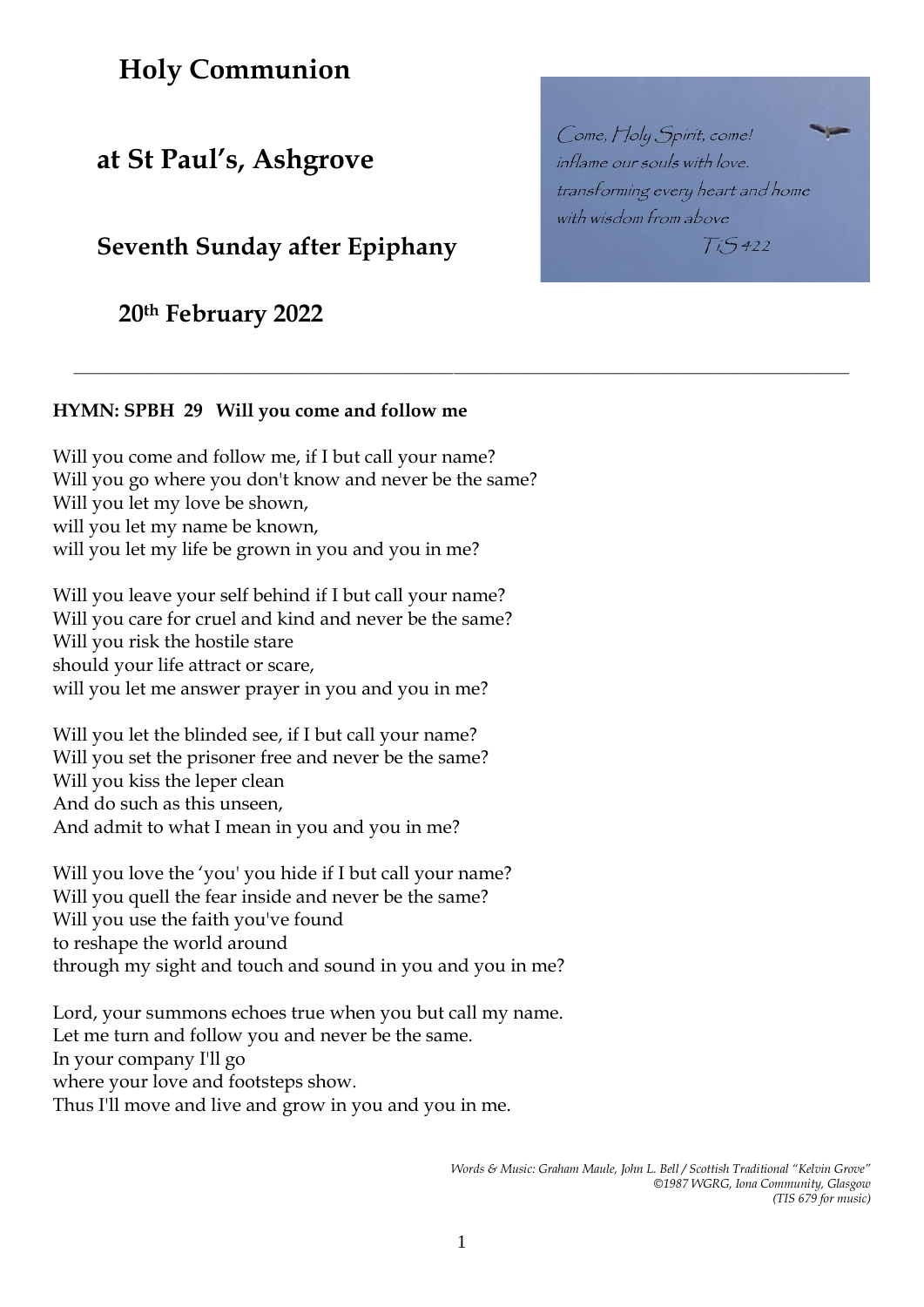P: Blessed be God: Father, Son and Holy Spirit. **Blessed be God's kingdom, now and for ever.**  P: The Lord be with you.

**And also with you**

LA: We acknowledge the custodians of the land where we gather today - the Jagera and Turrbal people. We celebrate their culture, thank them for their care of the land and pay respects to their Elders, past, present and emerging.

LA: Love your enemies, do good, and lend, expecting nothing in return. You will be children of the Most High; for he is kind to the ungrateful and the wicked. Luke 6.35

LA: [Let us pray.] **Almighty God, to whom all hearts are open, all desires known, and from whom no secrets are hidden: cleanse the thoughts of our hearts by the inspiration of your Holy Spirit, that we may perfectly love you, and worthily magnify your holy name, through Christ our Lord. Amen.** 

**Glory to God in the highest, and peace to God's people on earth. Lord God, heavenly King, almighty God and Father, we worship you, we give you thanks, we praise you for your glory. Lord Jesus Christ, only Son of the Father, Lord God, Lamb of God, you take away the sin of the world: have mercy on us; you are seated at the right hand of the Father: receive our prayer. For you alone are the Holy One, you alone are the Lord, you alone are the Most High Jesus Christ, with the Holy Spirit, in the glory of God the Father. Amen.** 

P: God of Compassion, keep before us the love you have revealed in your Son who prayed even for his enemies. In our words and deeds help us to be like him, through whom we pray, Jesus Christ our Lord and Saviour. Amen

# **A reading from the book of the prophet Isaiah 43.1-7**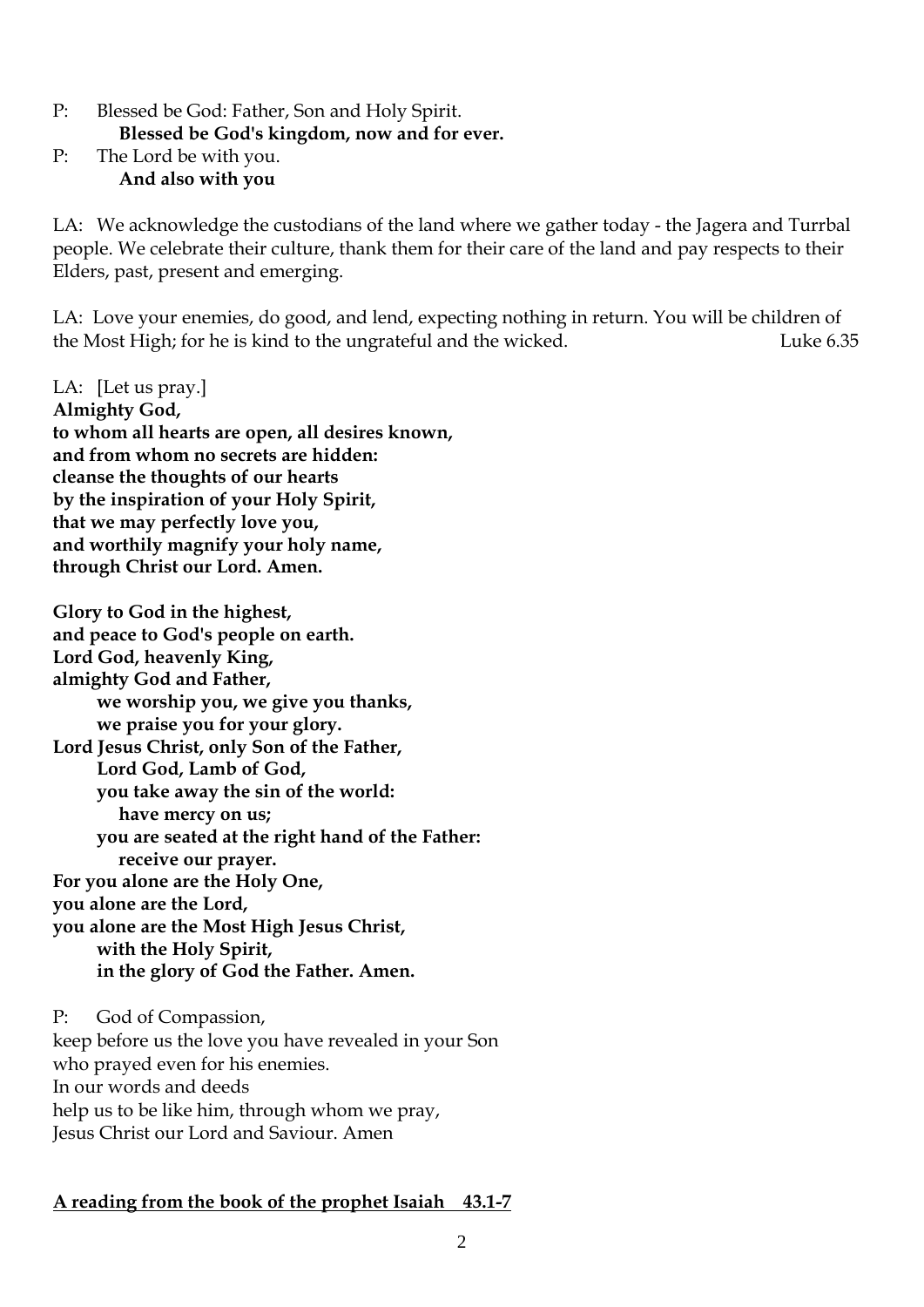Joseph said to his brothers, "I am Joseph. Is my father still alive?" But his brothers could not answer him, so dismayed were they at his presence.

Then Joseph said to his brothers, "Come closer to me." And they came closer. He said, "I am your brother, Joseph, whom you sold into Egypt. And now do not be distressed, or angry with yourselves, because you sold me here; for God sent me before you to preserve life. For the famine has been in the land these two years; and there are five more years in which there will be neither plowing nor harvest. God sent me before you to preserve for you a remnant on earth, and to keep alive for you many survivors. So it was not you who sent me here, but God; he has made me a father to Pharaoh, and lord of all his house and ruler over all the land of Egypt. Hurry and go up to my father and say to him, 'Thus says your son Joseph, God has made me lord of all Egypt; come down to me, do not delay. You shall settle in the land of Goshen, and you shall be near me, you and your children and your children's children, as well as your flocks, your herds, and all that you have.

And he kissed all his brothers and wept upon them; and after that his brothers talked with him.

Hear the word of the Lord. **Thanks be to God.**

# **Psalm 37**

**1 Do not vie with the wicked**: or envy those that do wrong; **2 For they will soon wither like the grass:** and fade away like the green leaf. **3 Trust in the Lord and do good:** and you shall dwell in the land and feed in safe pastures. **4 Let the Lord be your delight:** and he will grant you your heart's desire. **5 Commit your way to the Lord:** trust him, and he will act. **6 He will make your righteousness shine as clear as the light:** and your innocence as the noonday. **7 Be still before the Lord, and wait patiently for him:** do not be vexed when someone prospers, when they put their evil purposes to work. **8 Let go of anger and abandon wrath**: let not envy move you to do evil. **9 For the wicked shall be cut down:** but those who wait for the Lord shall possess the land. **10 In a little while the ungodly shall be no more:** you will look for them in their place, but they will not be found. **11 But the meek shall possess the land:** and enjoy the abundance of peace. **40 Deliverance for the righteous shall come from the Lord**: he is their strength in time of trouble. **41 The Lord will help them and deliver them:** he will save them from the ungodly and deliver them, because they come to him for refuge.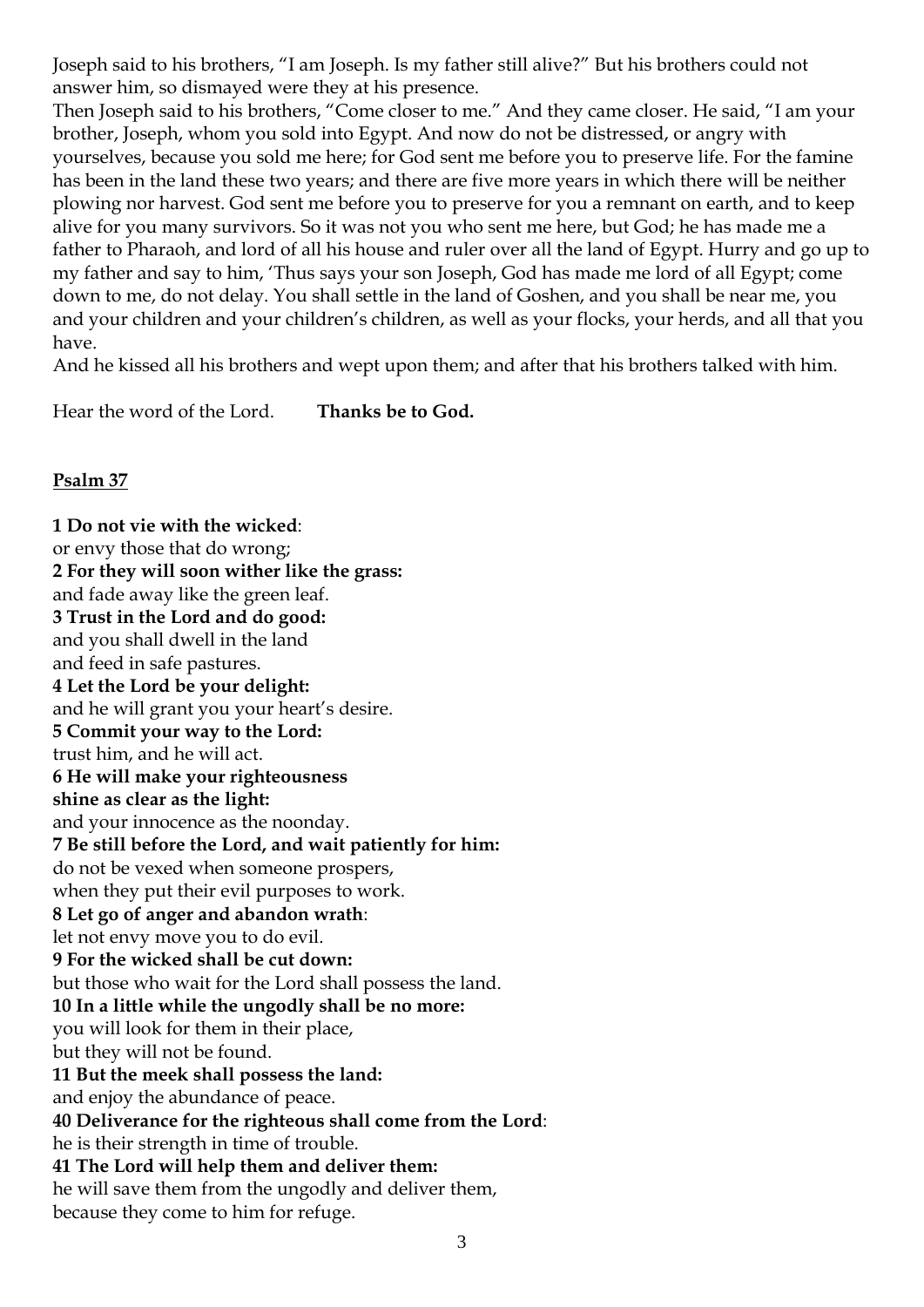#### **A reading from the first letter of Paul to the Corinthians 15:35-50**

But someone will ask, "How are the dead raised? With what kind of body do they come?" Fool! What you sow does not come to life unless it dies. And as for what you sow, you do not sow the body that is to be, but a bare seed, perhaps of wheat or of some other grain. But God gives it a body as he has chosen, and to each kind of seed its own body. Not all flesh is alike, but there is one flesh for human beings, another for animals, another for birds, and another for fish. There are both heavenly bodies and earthly bodies, but the glory of the heavenly is one thing, and that of the earthly is another.

There is one glory of the sun, and another glory of the moon, and another glory of the stars; indeed, star differs from star in glory. So it is with the resurrection of the dead. What is sown is perishable, what is raised is imperishable. It is sown in dishonour, it is raised in glory. It is sown in weakness, it is raised in power. It is sown a physical body, it is raised a spiritual body. If there is a physical body, there is also a spiritual body. Thus it is written, "The first man, Adam, became a living being"; the last Adam became a life-giving spirit. But it is not the spiritual that is first, but the physical, and then the spiritual. The first man was from the earth, a man of dust; the second man is from heaven. As was the man of dust, so are those who are of the dust; and as is the man of heaven, so are those who are of heaven. Just as we have borne the image of the man of dust, we will also bear the image of the man of heaven. What I am saying, brothers and sisters, is this: flesh and blood cannot inherit the kingdom of God, nor does the perishable inherit the imperishable.

Hear the word of the Lord, **thanks be to God.**

# **Hymn: TiS 607 Make Me a Channel of your Peace**

# The gospel of our Lord Jesus Christ according to Luke, chapter 6 beginning at verse 27 **Glory to you Lord Jesus Christ.**

Jesus said to his disciples, 'I say to you that listen, Love your enemies, do good to those who hate you, bless those who curse you, pray for those who abuse you. If anyone strikes you on the cheek, offer the other also; and from anyone who takes away your coat do not withhold even your shirt. Give to everyone who begs from you; and if anyone takes away your goods, do not ask for them again. Do to others as you would have them do to you. "If you love those who love you, what credit is that to you? For even sinners love those who love them. If you do good to those who do good to you, what credit is that to you? For even sinners do the same. If you lend to those from whom you hope to receive, what credit is that to you? Even sinners lend to sinners, to receive as much again. But love your enemies, do good, and lend, expecting nothing in return. Your reward will be great, and you will be children of the Most High; for he is kind to the ungrateful and the wicked. Be merciful, just as your Father is merciful.

"Do not judge, and you will not be judged; do not condemn, and you will not be condemned. Forgive, and you will be forgiven; give, and it will be given to you. A good measure, pressed down, shaken together, running over, will be put into your lap; for the measure you give will be the measure you get back."

For the Gospel of the Lord, **praise to you Lord Jesus Christ.** *NRSV*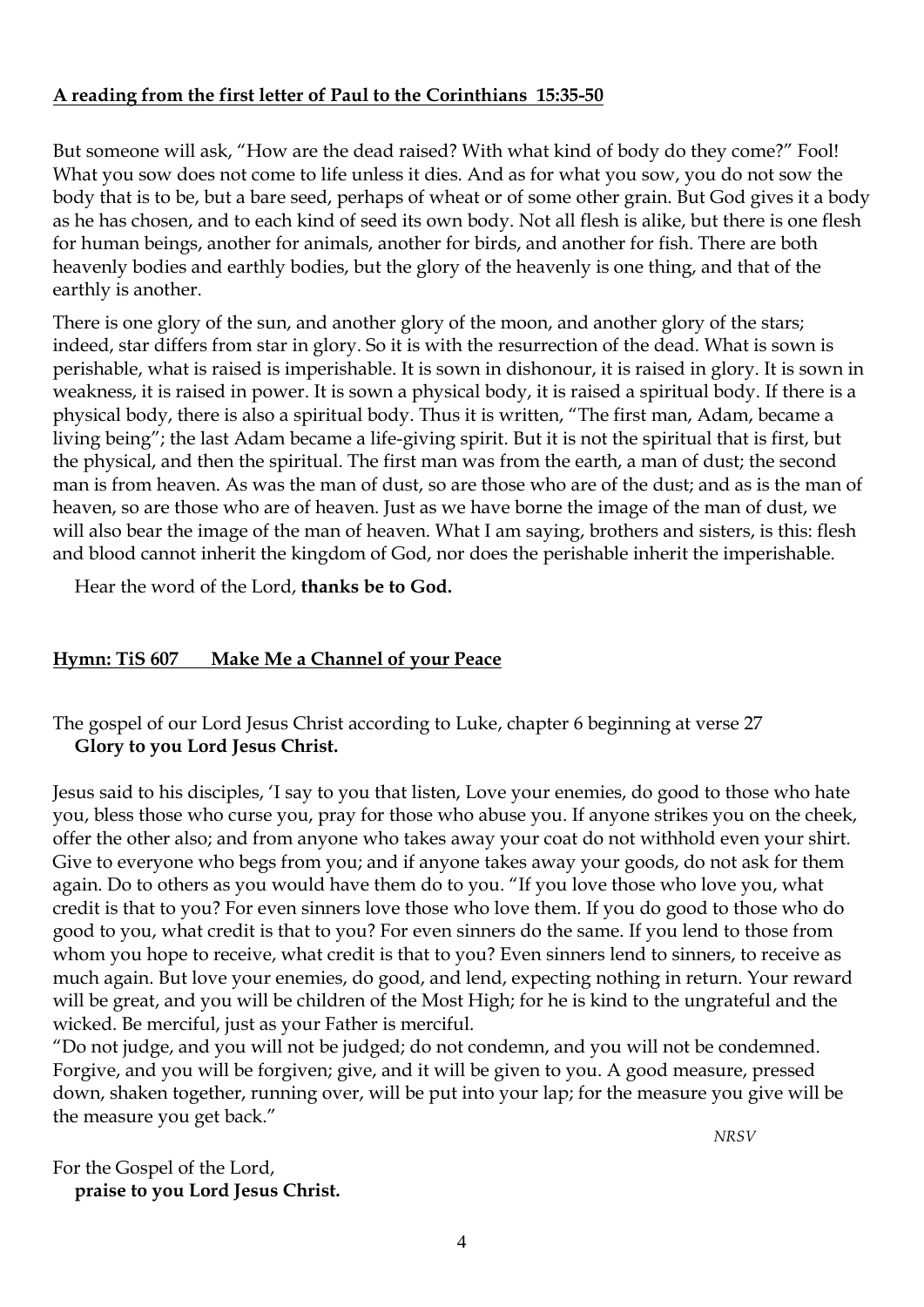#### **Sermon**

*Silence*

**LA: Nicene Creed** 

Let us together affirm the faith of the Church

**We believe in one God, the Father, the almighty, maker of heaven and earth, of all that is, seen and unseen.** 

**We believe in one Lord, Jesus Christ, the only Son of God, eternally begotten of the Father, God from God, Light from Light, true God from true God, begotten, not made, of one being with the Father; through him all things were made. For us and for our salvation he came down from heaven, was incarnate of the Holy Spirit and the virgin Mary and became truly human. For our sake he was crucified under Pontius Pilate; he suffered death and was buried. On the third day he rose again in accordance with the Scriptures; he ascended into heaven and is seated at the right hand of the Father. He will come again in glory to judge the living and the dead and his kingdom will have no end. We believe in the Holy Spirit, the Lord, the giver of life,** 

**who proceeds from the Father and the Son,** 

**who with the Father and the Son** 

**is worshipped and glorified,** 

**who has spoken through the prophets.** 

**We believe in one holy catholic and apostolic Church.** 

**We acknowledge one baptism for the forgiveness of sins.** 

**We look for the resurrection of the dead,** 

**and the life of the world to come. Amen.**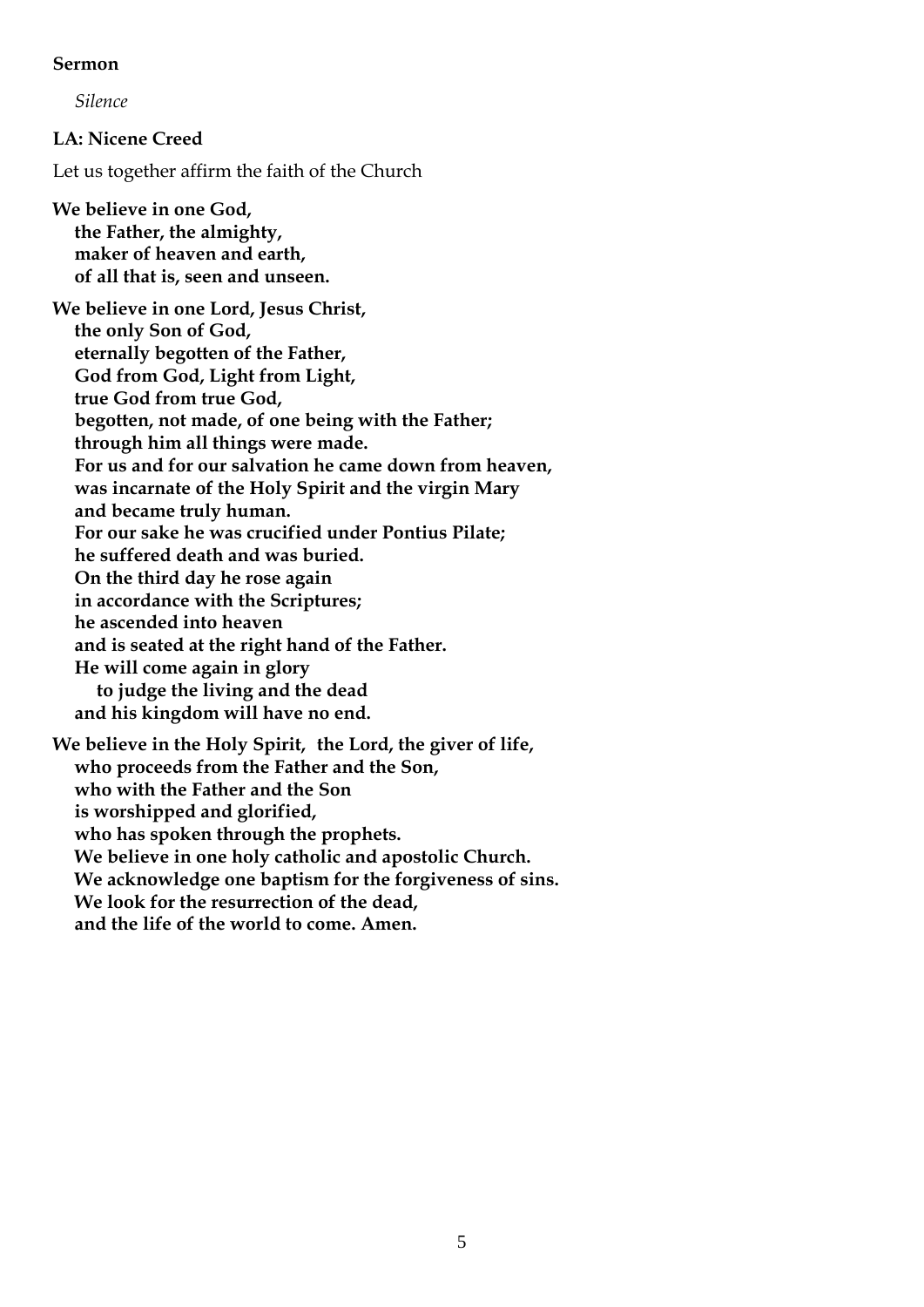#### **LA: THE PRAYERS OF THE PEOPLE**

Let us pray for the world and for the Church.

……

Lord, in your mercy, **hear our prayer.**

LA: Accept our prayers through Jesus Christ our Lord, who taught us to pray,

**Our Father in heaven, hallowed be your name, your kingdom come, your will be done, on earth as in heaven. Give us today our daily bread. Forgive us our sins as we forgive those who sin against us. Save us from the time of trial and deliver us from evil. For the kingdom, the power, and the glory are yours now and for ever. Amen.** 

**Lord, have mercy Christ, have mercy Lord, have mercy**

LA: Christ the Son of God has been revealed as a light to the nations.

LA: Let us bring our darkness to his light, confessing our sins in penitence and faith.

| Merciful God,                                          |
|--------------------------------------------------------|
| our maker and our judge,                               |
| we have sinned against you                             |
| in thought, word, and deed,                            |
| and in what we have failed to do:                      |
| we have not loved you with our whole heart;            |
| we have not loved our neighbours as ourselves;         |
| we repent, and are sorry for all our sins.             |
| Father, forgive us.                                    |
| Strengthen us to love and obey you in newness of life; |
| through Jesus Christ our Lord. Amen.                   |

P: Almighty God, who has promised forgiveness to all who turn to him in faith: pardon you and set you free from all your sins, strengthen you in all goodness and keep you in eternal life, through Jesus Christ our Lord. Amen.

P: We are the body of Christ. **His Spirit is with us.**  The peace of the Lord be always with you. **And also with you.**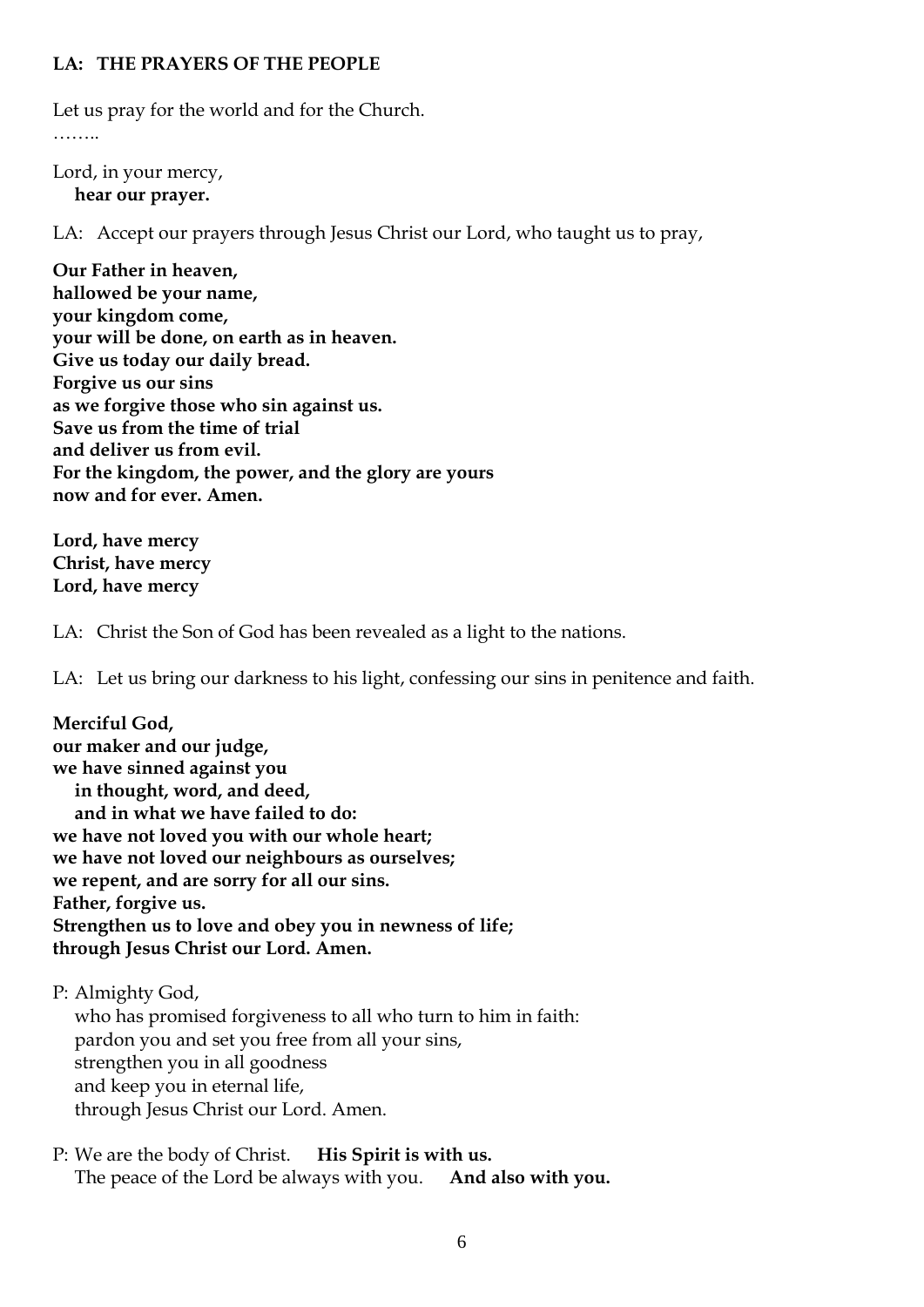*All may exchange a sign of peace, maintaining 1.5m separation and without touching.*

# **HYMN: TiS 648 Help Us Accept Each Other**

*Note that we cannot pass collection bowls around at this time. There is a box at the back of the building to receive your offerings.* 

# **THE GREAT THANKSGIVING**

The Lord be with you**. And also with you.** Lift up your hearts. **We lift them to the Lord.** Let us give thanks to the Lord our God. **It is right to give our thanks and praise.**

Loving God, we thank you for this world of wonder and delight. You have given it to us to care for, so that all your creatures may enjoy its bounty. Lord our God,

#### **we give you thanks and praise**.

We thank you that when we turned away from you, you sent Jesus to live and work as one of us, and bring us back to you. He showed us how to love you and set us free to love and serve one another. Lord our God,

#### **we give you thanks and praise**.

We thank you that on the cross Jesus took away our sin, all that keeps us from each other and from you. He frees us from hate and fear, from all that destroys love and trust. Lord our God,

#### **we give you thanks and praise**.

And so with everyone who believes in you, with all the saints and angels, we rejoice and praise you, saying: **Holy, holy, holy Lord, God of power and might, heaven and earth are full of your glory. Hosanna in the highest. Blessed is he who comes in the name of Lord. Hosanna in the highest.**

And now we thank you for these gifts of bread and wine; may we who receive them, as Jesus said, share his body and his blood.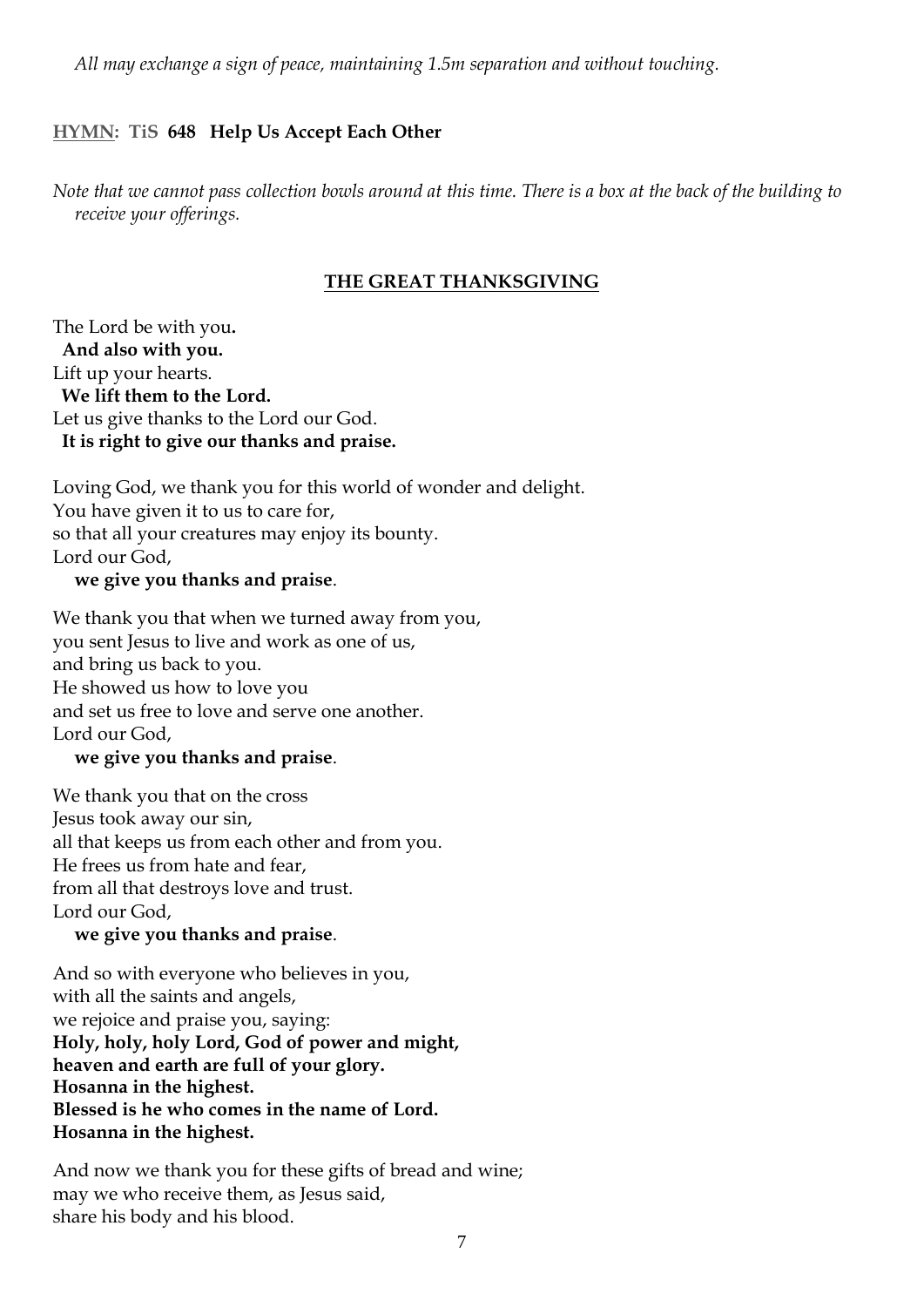On the night he was betrayed, he took bread and gave you thanks. He broke the bread and gave it to his friends, and said, 'Take and eat. This is my body given for you. Do this in remembrance of me.

After supper he took the cup and gave you thanks. He shared the cup with them and said, 'This is my blood poured out so that sins may be forgiven. Do this in remembrance of me. ' **Christ has died. Christ is risen. Christ will come again.**

You have gathered us together to feed on Christ and to remember all he has done for us:

Fill us with your Spirit that we may follow Jesus in all we do and say, working for justice and bringing your peace to this world that you have made.

Accept our prayers through Jesus Christ our Lord. **Blessing and honour and glory and power are yours for ever and ever. Amen.**

*The priest says*  We break this bread to share in the body of Christ. We who are many are one body, for we all share in the one bread.

**Jesus, Lamb of God, have mercy on us. Jesus, bearer of our sins, have mercy on us. Jesus, redeemer of the world, grant us your peace***.* 

Bread and wine; the gifts of God for the people of God. **May we who share these gifts be found in Christ and Christ in us.** NZ Prayer Book

*Special Covid-19 Guidelines: Please come forward to receive communion (bread only). Maintain 1.5m separation as you move forward. Queue close to the pew – not in the centre of the isle – in one line. Sanitise hands. Receive the bread while standing and return to your seat.* 

*While others are receiving communion you may wish to listen or quietly sing along to the communion hymn while remaining seated.* 

# *Communion Hymn (Not announced):* **TiS 403 Come Holy Spirit Lord of Grace**